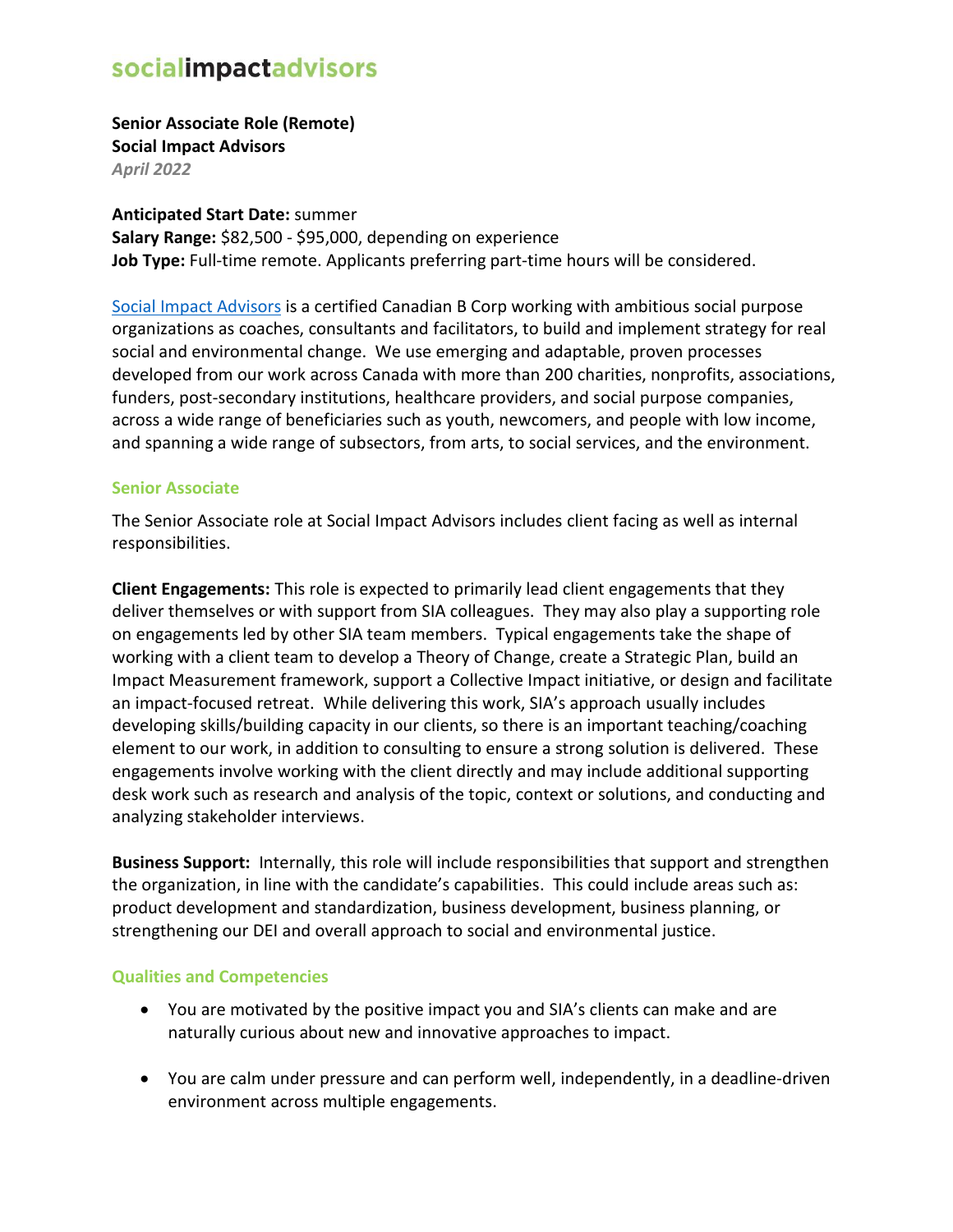- You are adaptable and able to navigate uncertainty.
- You naturally take initiative, can anticipate client and company needs, and are well prepared for every meeting and engagement.
- You are analytical and process oriented, which allows you to plan meetings, support research, and guide projects that generate practical and sound decisions and plans.
- You are an enthusiastic facilitator, able to efficiently and equitably engage participants and utilize tools to capture content, in-person or on-line.
- You consider justice, equity, diversity, and inclusion to all that you do, and are able to support clients in applying that perspective.
- You are a clear and compelling writer and can readily synthesize and reflect ideas in text and graphic form.
- You are self-directed, prioritizing and managing your own time, being accountable for your responsibilities.
- You utilize measurement and evaluation as tools for gaining greater insights and impact.
- You think strategically, right-sizing your approach to client work, bringing a systems lens and/or programmatic view, as appropriate.

#### **Duties and Responsibilities**

- The Senior Associate will be overseen and supported by a Partner to deliver and/or support client engagements and internal business projects.
- Client engagements will include a wide-range of activities, including: creating workplans, synthesizing information across a diverse range of sources (client input, research literature, existing data, stakeholder engagement – conducted by SIA or the client), assessing and gently critiquing client solutions, developing and delivering presentation materials and facilitation plans, developing recommendations, writing reports and proposals.
- For practice areas with several concurrent projects, the Senior Associate will leverage our learning by developing or refining standard tools, processes, and resources that can be applied to new projects in the practice area or similar practice areas.
- Senior Associates may be responsible for developing and/or leading new product offerings, with particular emphasis on impact measurement in contexts of complexity.